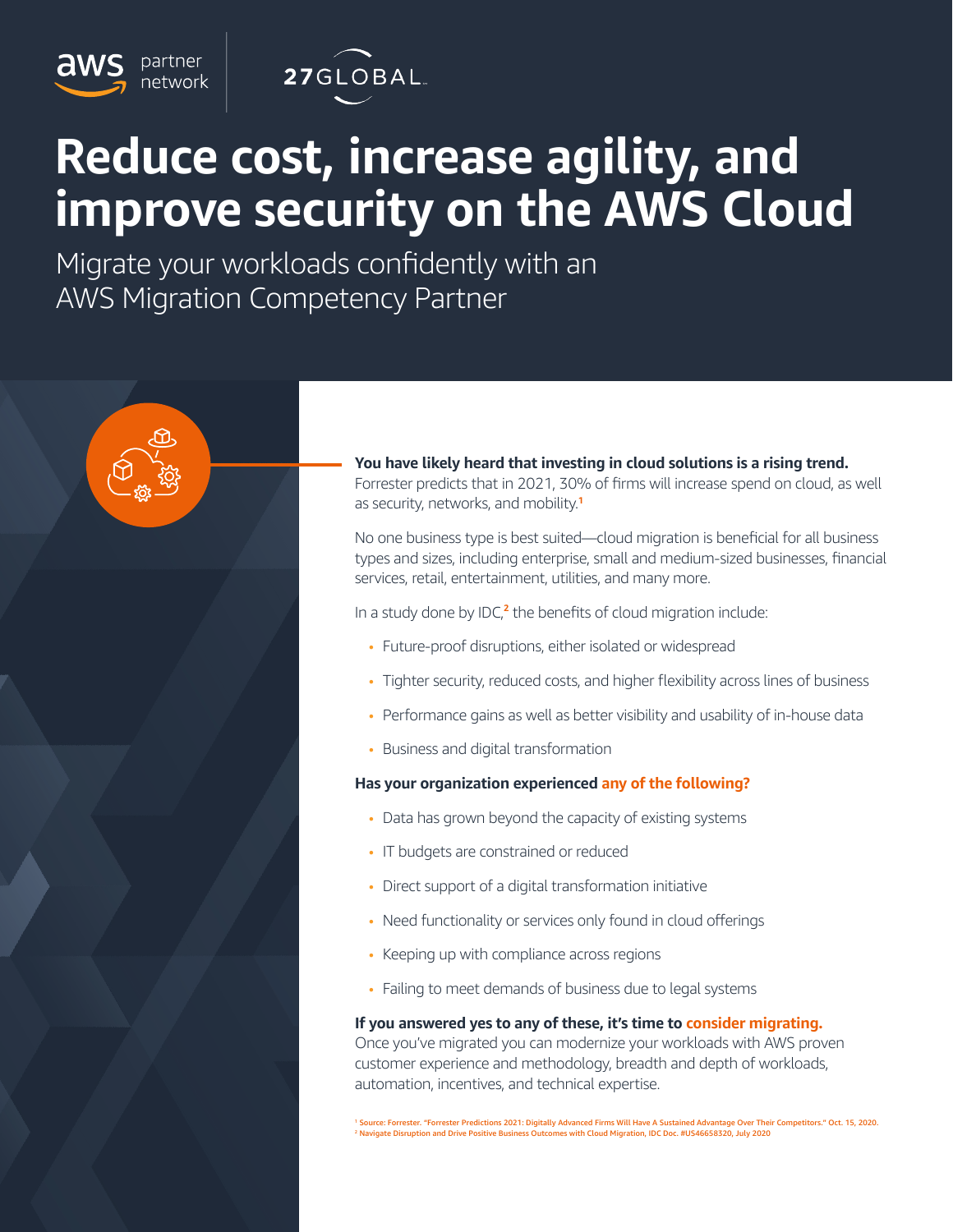# **The benefits of migrating to the Amazon Web Services (AWS) Cloud**



**Proven customer experience:** AWS has extensive experience helping thousands of customers successfully migrate all types of workloads, including applications, websites, databases, storage, physical or virtual servers, as well as entire data centers.



**2. Proven methodology:** Based on years of experience, AWS has a recommended journey and best practices for cloud migration:

- **Assess:** Understand your migration readiness and build a case for change.
- **Mobilize:** Start planning and develop the foundation for your migration and cloud readiness through operational and security training, and migrating the initial set of workloads to prove success.
- **Migrate and modernize:** Execute the migration strategies based on your plan including the ongoing operations and optimization roadmap.

# **3. Breadth and depth of workloads:**

- **Windows Migration and Modernization:** Helps you accelerate the migration of Windows workloads through an Optimization and Licensing Assessment (OLA) and Windows specific tooling. You can take advantage of flexible licensing and lower TCO. Note on average customers are seeing 442% projected 5-year ROI running Windows on AWS.**<sup>3</sup>**
- **Database and Analytics Migration and Modernization (DB&A):** Helps you accelerate data and analytic migrations from on-premise to AWS. DB&A enables you to take the next step in your cloud journey and recognize the benefits of a managed service when compared to self-managing your databases on-premise or on Amazon Elastic Compute Cloud (Amazon EC2), or breaking free to a modern database.
- **SAP Migration:** Helps you lift and shift your existing SAP solutions currently hosted on-premise, in a co-location facility, or with another provider to AWS to reduce costs or modernize by converting from older SAP solutions or other ERP solutions to SAP S/4HANA on AWS.
- **VMware Migration:** Helps you achieve substantial business benefits by accelerating the migration of on-premise VMware workloads to VMware Cloud™ on AWS including increased innovation, simplified operations, reduced costs, and enhanced availability.



- **4. Automation** to help with speed. AWS Migration Services allow automation in areas such as discovery and migration execution.
- 
- **5. Incentives** to help offset the migration costs. By using an AWS Consulting Partner, there is funding for AWS to co-invest with you and reduce the upfront consulting services costs.



**6. Technical expertise** of AWS Competency Partners. Migration Competency Partners have vetted solutions to address your migration needs.

3 Source: The Business Value of Efficiently Running High-Performing Windows Workloads in the AWS Cloud, IDC Document #US45111619, 2019

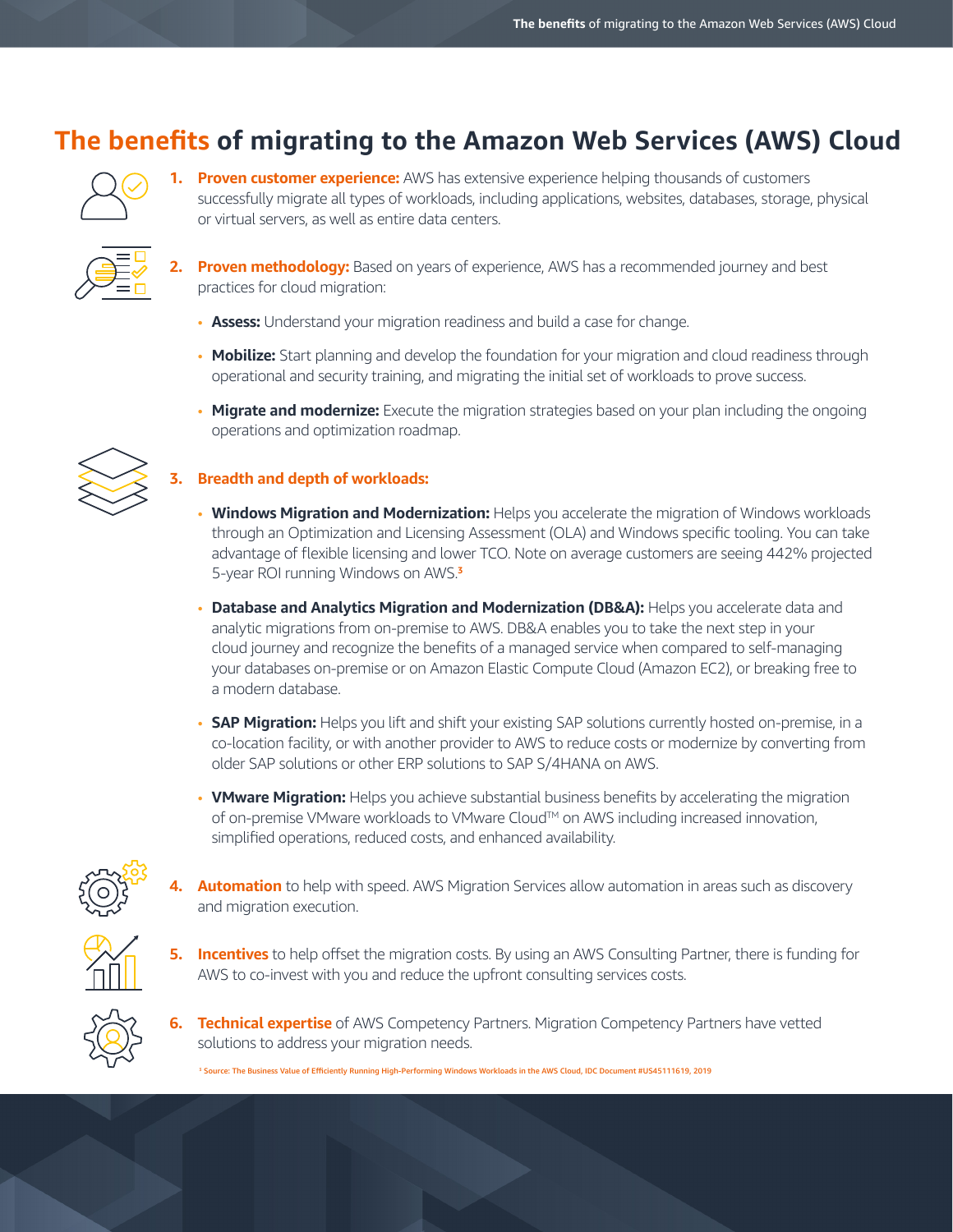

partner

network

competency migration

**"The COVID-19 pandemic** has created a lot of urgency for companies to migrate their apps and infrastructure to the cloud. The AWS platform affords companies more agility, flexibility, and resilience to meet the new demands of our changing world. If you're looking to accelerate your cloud adoption journey, AWS Migration Competency Partners have the deep technical and consulting expertise to help!"

> *– Doug Yeum, Head of Global Partner Organization (AWS)*

# **Team up with an AWS Migration Competency Partner**

**To succeed with cloud adoption in today's complex IT environment, and continue to advance in the future, team up with an AWS Competency Partner.** These AWS Partners have demonstrated and proven technical and consulting expertise across industries, use cases, and workloads to help you achieve digital transformation.

**AWS Migration Competency Partners** are validated for their deep AWS technical expertise and proven success, helping customers move applications to the AWS Cloud, reducing cost, increasing agility, and improving security.

These AWS Partners either are, or have a relationship with, an AWS Managed Service Provider (MSP) to help customers with ongoing support of AWS workloads where required.

These AWS Partners accelerate the customer cloud adoption journey by providing technical personnel, tools, education, and support to customers in the form of professional services. Additionally, the AWS Migration Competency Partners also offer validated migration solutions across these specialized categories:

- **Total Cost of Ownership (TCO) and Business Case Analysis** solutions determine target resource types, sizes, and right-sizing with the lowest cost possible.
- **Workload Mobility** focuses on server migration services and data migration services.
- **Discovery and Planning** locates IT assets across your application portfolio, identifies all requirements, and builds your migration plan.
- **Application Profiling** offers valuable insights into your applications by capturing and analyzing performance data, usage, and monitoring dependencies before and after migration.